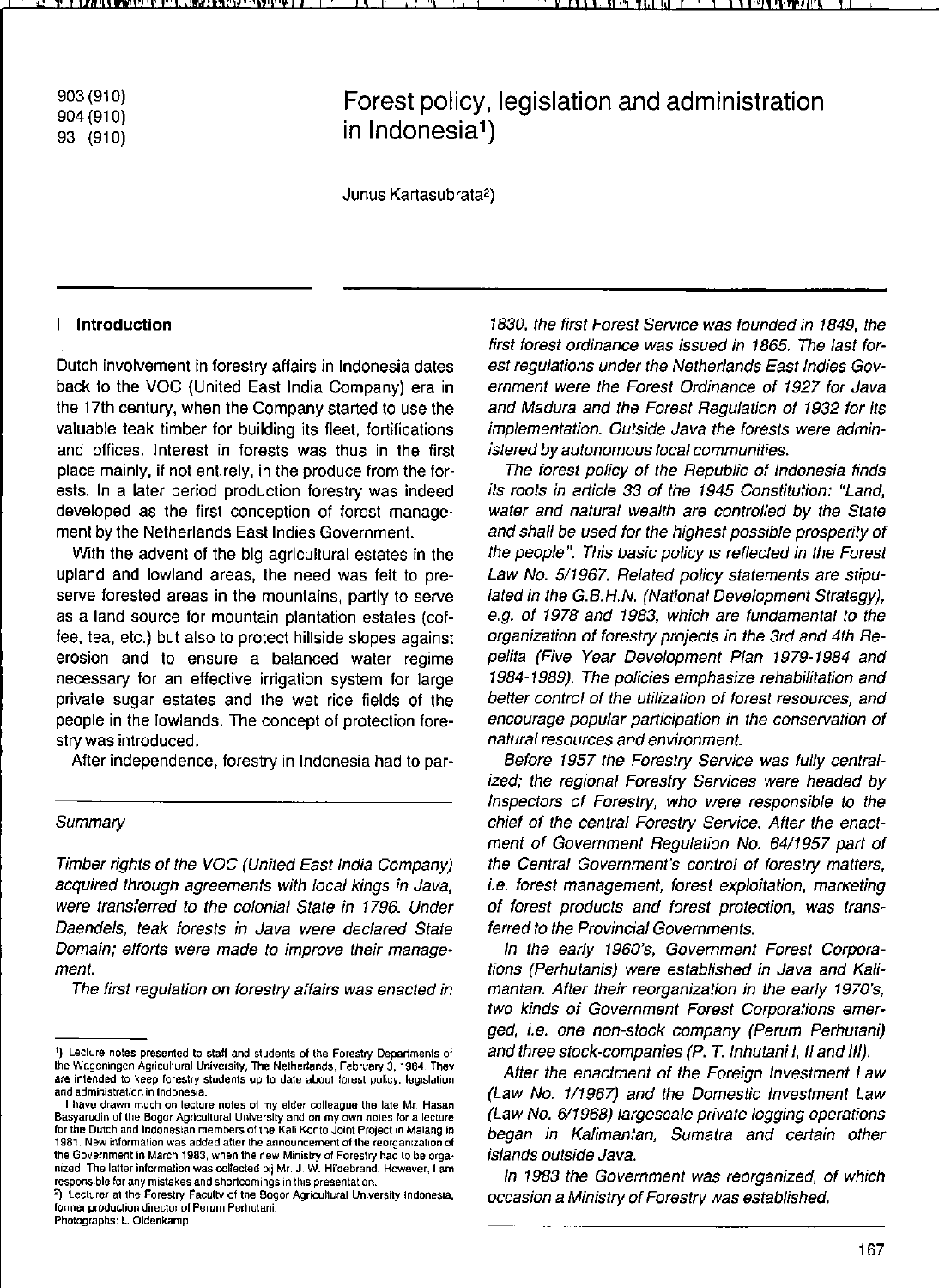#### 11 Historical background

According to Allona (1923) teak was introduced to Java by the Hindus. Other authors have maintained that teak was indigenous to Java.

The local population could utilize the teak forests by virtue of their right of usufruct (beschikkingsrecht). The right of usulruct and individual rights were gradually transferred to the strongest and most powerful individuals and ultimately came into the hands of the kings.

When the Dutch came to Java in the 17th century they found vast areas covered with teak forests. Teak became highly valuable commodily for the VOC and, moreover, could be successfully used for building ships, offices, fortifications and the VOC warehouses.

Through agreements with the Susuhunan of Sura-



**Zoning of forest land on Java. Foreground: temporary agricultural use by villagers. Centre: production forest. Background: protection forest on sleep stapes.** 

karta, the Company obtained the rights to harvest teak from the Javanese forests. When the VOC was abolished in 1796 those rights were transferred to the State. In one of the regulations during the Daendels administration (1807-1811) most of the teak forests of Java were proclaimed to be State Domain.

The deterioration of the teak forests because of mismanagement, theft and abuse during the rule of the VOC prompted Daendels to take the necessary steps to improve their management:

a A forestry organization was founded, headed by an Inspector Genera!.

b Salaried officials were appointed and job descriptions stipulated.

c Attention was paid to forest regeneration, maintenance, etc. Because of his reforms, Daendels is considered to be the founder of the regular management of the teak forests in Java (Cordes, 1881; Bruinsma, 1915; Brascamp, 1922).

The teak forests were organized into 10 forest districts, totalling 600,000 ha in extent (today, the forest districts cover approx. 800,000 ha). There were also non-teak forest districts, i.e. Priangan, Krawang, Banyumas, Bagelen and Probolinggo-Besuki (Soepardi, 1975).

The first regulation on forestry in the Dutch colonial period was the Government Regulation of 1830 (Regeringsreglement 1830) enacted because of the fear that there might be a shortage of teak limber. This regulation applied to areas governed by Ihe Dutch in Java and Madura, but not to the Kingdom of Mataram.

In 1849 a Forest Service was founded to administer the forests.

In 1865 the first Forest Ordinance (Boschordonnantie 1865) was promulgated, with the same objectives and principles as stipulated in the Regeringsreglement 011830.

The Forest Ordinance of 1865 was revised in 1874 with the issuance of the Forest Regulation 1874 (Boschreglement 1874) in which, in particular, a distinction was made between teak forest and non-teak forests. The following step was the establishment of intensively managed forest districts (houtvesterijen), pioneered bij the forester A. E. J. Bruinsma. This Regulation advocated the sustained yield principle in the exploitation of teak forests.

In 1897 the Forest Regulation of 1874 was replaced by the Service Regulation of 1897 (Dienstreglement 1897).

In the period between 1895 to 1904 the forest administration in the Jogjakarta area was jointly carried out by the Sultan of Jogja and the Dutch Government.

In 1927 the Forest Ordinance for Java and Madura (Boschordonnantie voor Java en Madura 1927) was issued; this contained detailed provisions regarding the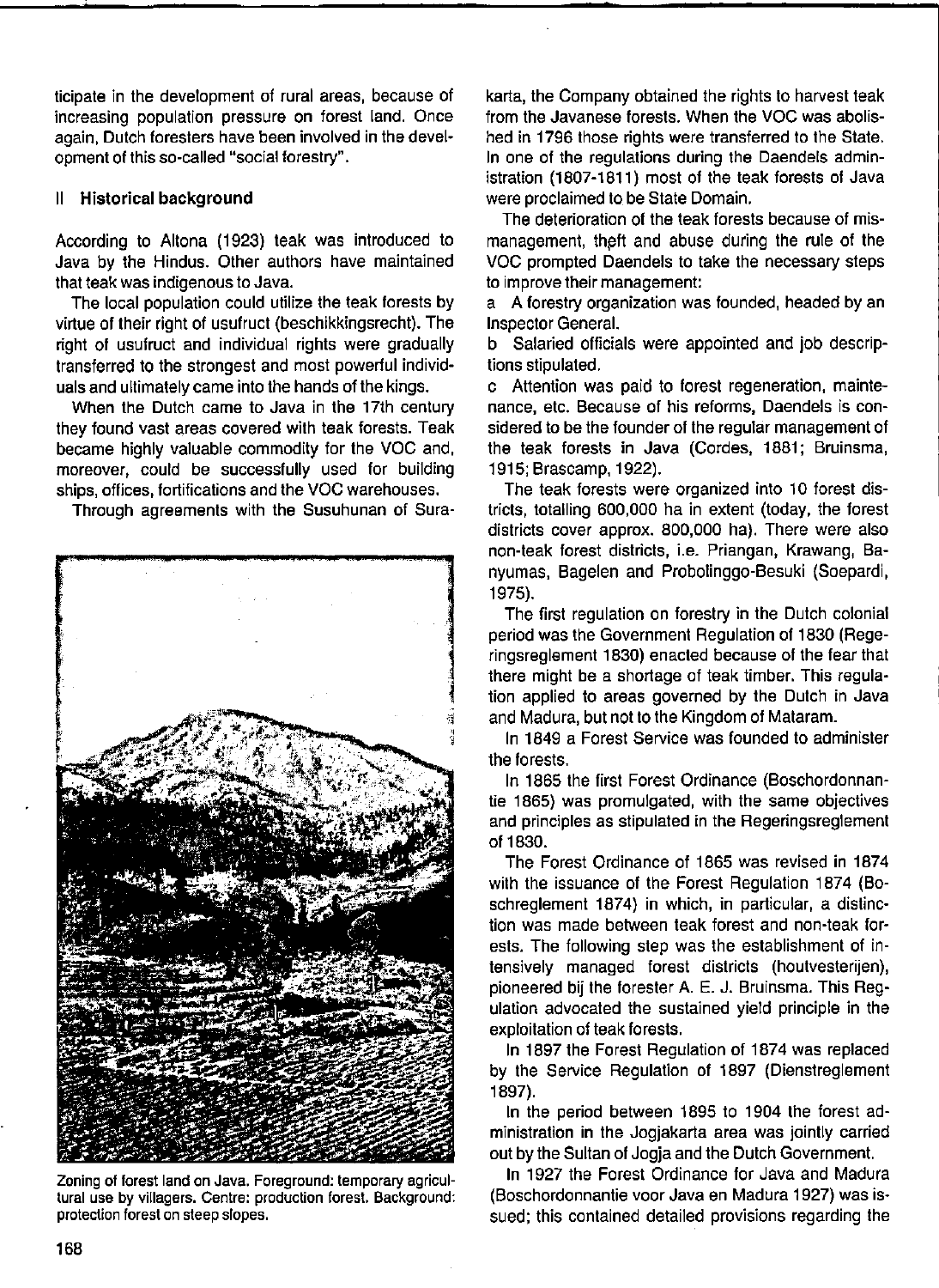

**Forest land on Java cleared tor reaffor· estalion in combination with temporary agricultural use ("tumpangsari").** 

forest administration in Java and Madura. For the implementation of this Ordinance, the Forest Regulation of 1932 (Boschverordening voor Java en Madura 1932) was issued. The Forest Ordinance of 1927 and the Forest Regulation of 1932 remained effective until 1967, when they were nullified by the promulgation of the Forestry Law of 1967 (Undang-undang no. 5 tahun 1967 tentang Ketentuan-ketentuan Pokok Kehutanan, abbreviated to U.U.P.K. 1967).

Various local regulations for forest protection (Boschverordening, Gewestelijke keuren) were issued for the provinces outside Java, as far as they came under the direct rule of the Netherlands Indies Government.

In these provinces, the Domain Statement of 1870 was not in force to the same extent as in Java. The forest lands were administered by the local autonomous communities (Landschappen) on the basis of "Long Political Contracts" ("Lange Politieke Contracten") and "Short Statements" ("Korte Verklaringen") by virtue of the Self-Government Ordinance of 1914 (Zelfbestuurs-ordonnantie 1914) and Self-Government Regulations of 1917,1927,1938 (Zelfbestuursregelen 1917,1927,1938).

The Domain Declaration, which was an integral part of the Agrarian Law of 1870 had its roots in the Domain Principle, which originated during the British Interim Government. The principle dictated that all land for which no right of ownership by third parties could be established was the property of the State. "Free State Domain" was discernable from "Not Free State Domain". In Java, the "Free State Domain" mostly consisted of wild lands; a special form in this category was the Forest Reserve (Forest Conservancy). The "Not Free State Domain" was divided into categories in which the rights had been temporarily ceded, for example in long lease for agricultural enterprises and categories for which certain rights were recognized by the State, e.g. native right of possession, private lands, etc.

Gonggrijp (1932) believed that the Domain Declaration was a solid basis for an appropriate development of land use in Java. The right of usufruct did not clearly exist here, or had faded out as a result of population migrations and the merging of villages.

In the provinces outside Java, the right of usufruct was, and to a certain extent still is, more prevalent than the Domain Declaration. This is considered to be one of the reasons why a general forest legislation could not be imposed in these regions. This conflict between right of usufruct and Domain Principle was reflected in a long debate between developers, policy-makers and scientists before the war. The "Leiden School" believed that the Domain Principle had its roots in the abuse of power by the former native kings, and was therefore nog acceptable in a modern State. The debate prompted the Government to appoint a commission with the following terms of reference:

1 To advise on whether the Domain Principle should be abolished as a basis of the agrarian legislation;

2 If it was decided to abolish it, which principle could underlie the new agrarian legislation;

3 To stipulate in brief which changes (Iegislative as weil as operational) should be introduced.

The report of the commission concerned provoked widespread discussion not only among foresters. The main problem that directly concerned forestry was to what extent an integral forest legislation for the Outer Provinces that could secure co-operation from the 10 cal communities could be introduced. No unanimously accepted concepts emerged; this was demonstrated in the debate (see, e.g. Noist Trenité, 1932, 1940; Cos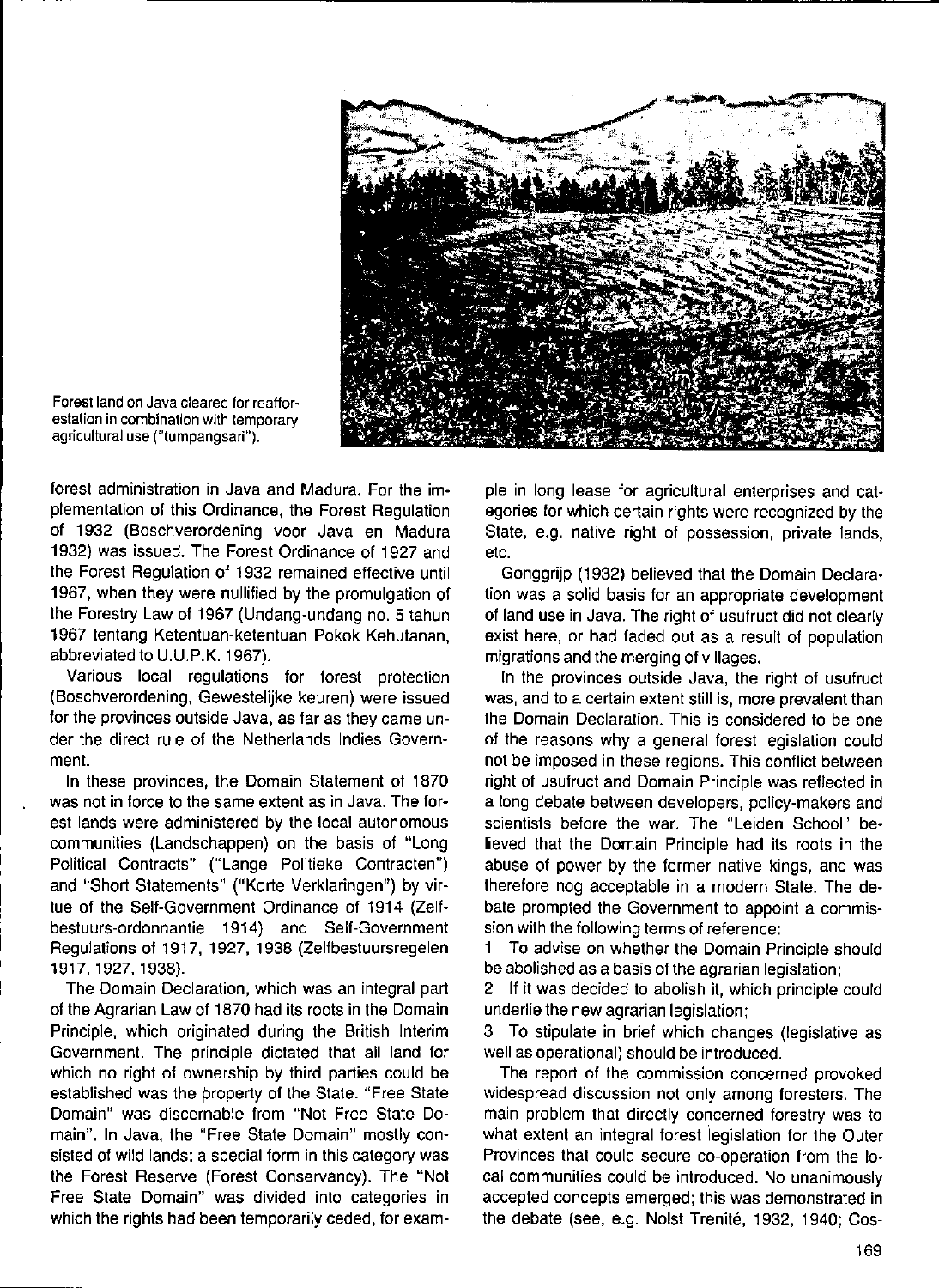ter, 1932; Gonggrijp, 1932; Logeman, 1932; Heringa, 1932).

As a consequence, forest policy in the Outer Provinces was merely directed to taking practical measures in areas where supposedly valuable forests were ex· posed to the hazards of uncontrolled shifting cultivation.

A draft of a new forest regulation was prepared in 1938, to replace the regulation of 1932, but it was nev· er legalized, because of the Japanese invasion.

In the field of nature conservation and wildlife man· agement the following regulations were enacted:

1 The Game Protection Ordinance of 1931 (Dieren· besch. Ord. 1931).

2 The Game Protection Regulation of 1931 (Dieren· besch. Ver. 1931).

3 The Hunting Ordinance for Java and Madura of 1940 (Jachtord. voor Java en Madura 1940).

4 The Hunting Regulation for Java and Madura of 1940 (Jachtverord. voor Java en Madura 1940).

5 The Nature Reserve Ordinance of 1941 (Natuurm. Ord.1941).

During the Japanese occupation between 1942 and 1945 no significant forestry regulations were issued. All the regulations issued by the Netherlands Indies Government remained effective in this period and all forestry activities were geared to satisfying the Japa· **nese war machine.** 

#### III Forest policy in Indonesia

The present forest policy of Indonesia finds its roots in article 33 of the Constitution of 1945, which stipulates that:

1 The economy is organized co·operatively on the basis of familial relationship.

2 Branches ol production vital to the country and gov· erning the livelihood of the public at large, are control· led by the State.

3 Land and water and the natural wealth in them are controlled by the State and used for the greatest possibie prosperity of the peaple.

This basic policy is reflected in Ihe Forestry Law No. 5,1967, which stipulates:

1 "That forest is a favour of God the Almighty, as a natural wealth resource, which provides useful benefits, perpetually and absolutely needed by mankind" (Consideration a).

2 "That forest in Indonesia, as a source of natural weallh and one of the basic elements for the national resilience, has to be protected and utilized for the pros· perity of people in a sustainable manner" (Consid· eration b).

3 "That the administration of foresls has the objective to attain the greatest possible multi-purpose sustained benefit, either directly or indirectly in the effort to develop a just and prosperous Indonesian society, to be for· mulated in general and working plans as stipulated in articles 6 and 8" (Article 9).

By "forest" is here understood "a piece of land vege· tated with trees, constituting as a whole a living biological natural association together with its environment and designated by the government as forest" (Article 1, clause 1).

Directives concerning forest and other related policies in the Repeiita 111 (Third five·year development plan 1979·1984) as laid down in the Garis·garis Besar Haluan Negara (GBHN = National Development Strategy) and determined by the Majlis Permusyawaratan Rakyat R.1. (People's Council of the Republic of Indo· nesia) bij Decree No. IV/MPR/1978 read as follows (scattered in various paragraphs):



**Protectien forest area on Sulawesi**  devastated by culting and grazing.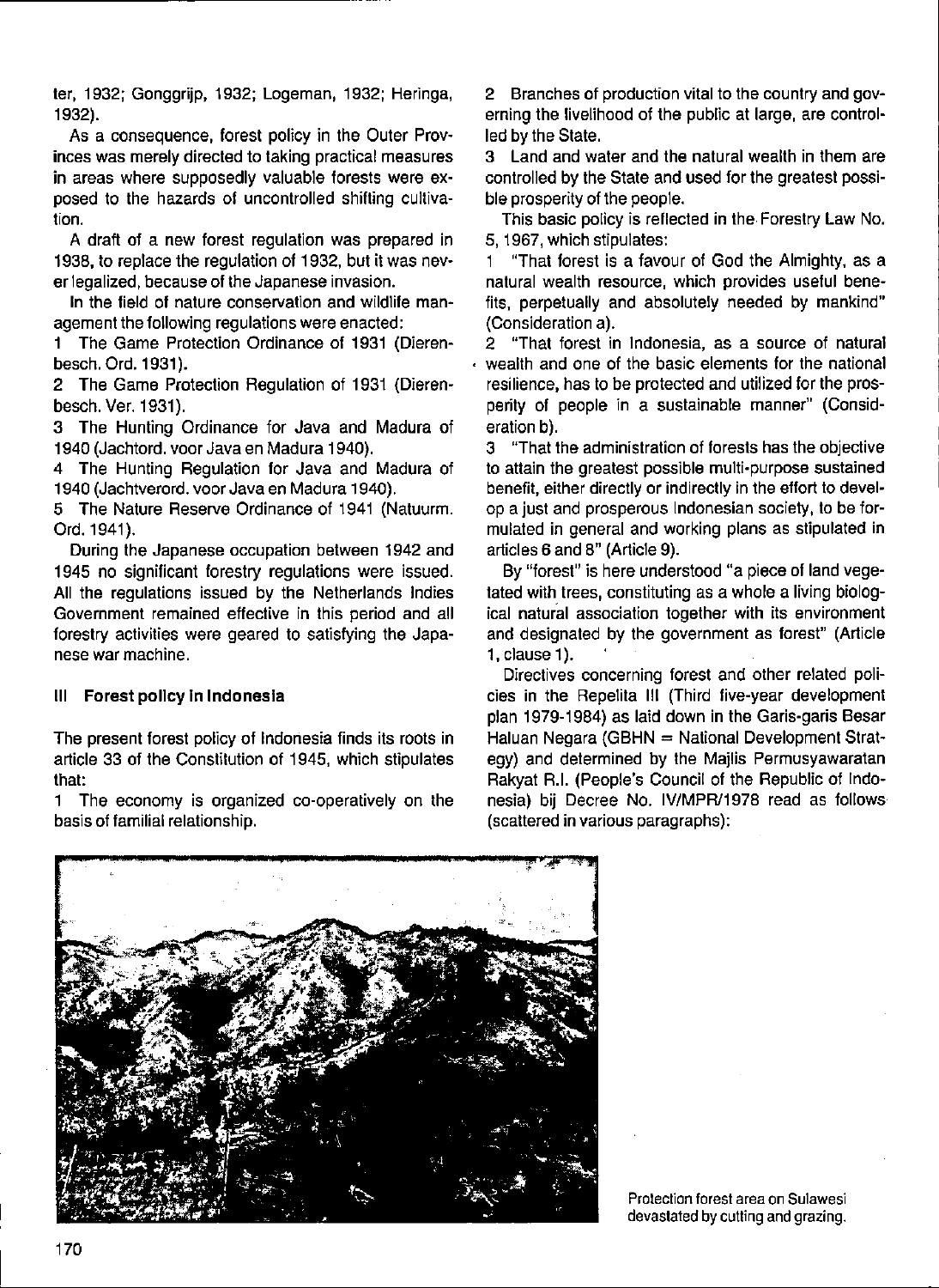

**Forest nursery with pine plants** *tor* **large scale rehabilitation of devasted areas,** 

1 Activities in the field of inventory and assessment of natural resources have to be enhanced, with the objective of acquiring more knowledge concerning the available natural resources, i,e, forest, land and water and energy that are indispensable for development.

2 Increase of production from agricultural estates, forestry and fisheries, next to extending employment opportunities and increasing the income of people, also has the objective of supporting industry and enhancing exports.

3 Besides exploitation for economic development, full attention has to be paid to developing the forest as a natural resource. In this context serious eftorts have to be undertaken to control forest exploitation operations effectively, to replant damaged forests and to convert parts of the natural forests into man-made forests to produce industrial timber.

In addition, the forest has to be managed in such a way that the population can enjoy the benefits directly. This will stimulate a sense of responsibility among the people towards a sustainable lorest management.

4 In agricultural development, proper attention has to be paid to the rehabilitation of marginal degraded lands, with the purpose of conserving water and other natural resources. The rehabilitation of degraded lands has to be accompanied by stimulating the people's awareness of the importance of a sustained management system for natural resources, so that they can participate actively in the implementation of this system.

In the eftort to rehabilitate degraded lands, e.g. through reforestation and the greening movement, it has to be emphasized that not only the planting but also the maintenance of the plantation is important, together with efforts to prevent the formation of new marginal lands.

5 In the integrated eftort to stimulate industrial development, steps have to be taken in such a way that industrial growth will not bring about deterioration of the living environment and abuse of natural resources.

6 Energy resources in rural areas have to be developed to make the supply of cheap energy to the rural population possible, so that destruction of forest, land and water can be prevented.

7 The rehabilitation of degraded natural resources, i.e. land, water, has to be enhanced through an integrated approach in watershed and regional management. In this context, the programme on the salvation of forests, lands and water resources has to be perfected and intensified.

For the Repelita IV, which is to run from April 1984 to March 1989, the forestry and related policies are laid down in the 1983 GBHN, determined by Decree No. II/MPR/1983 ol the People's Council, emphasizing the **same issues:** 

1 Rehabilitation of natural resources, i.e. forest, soil and water, has to be intensified through an integrated approach to watershed and territory management. In this context the programme of conserving forest, soil and water resources had to be continued and made more effective.

2 In the research, exploitation and utilization of natural resources and in the development of the living environment, appropriate technologies and adequate management practices have to be applied, so as to attain a high quality sustainable yield of the natural resources **and environment, which will benefit continuous devel**op ment **activities,** 

3 In order to boost regional development, the initiative and participation of the local population are necessary.

4 In carrying out development programmes, the re-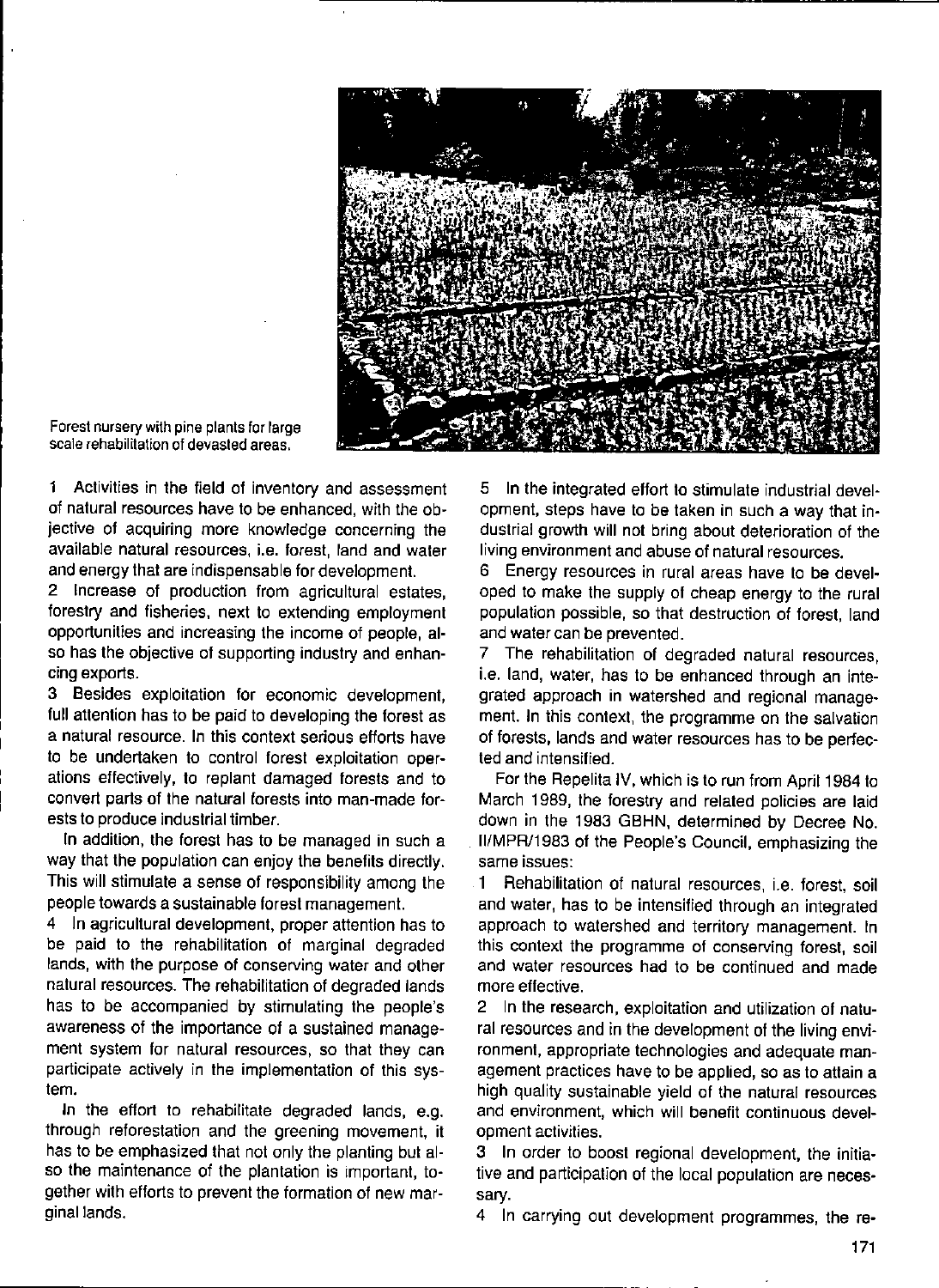

**Example of an agroforestry system: pine and Agathis trees for industrial purpose in combination with elephant grass as fodder.** 

gional government has to stimulate awareness and competence among the people, sa as to secure utilization and management of various natural resources in a sustainable manner and to develop a healthy habitat for people. For this purpose, public relations and the . development of skills have to be enhanced.

#### IV Forest laws and regulations

After the proclamation of independence on August 17, 1945, the Government of the Republic of Indonesia disclosed that all laws and regulations inherited from the Dutch Indian Government would remain valid provided they did not contravene the spirit of the R.I. and no replacement had been introduced.

Up to 1957 no new forest laws and requlations were enacted. Forestry was controlled centrally by the national Government through assigning officials to the various regions, headed by an Inspector of Forestry.

A major change came in December 18,1957, when a Government Regulation was enacted concerning changes in forest administration. Under the concept of granting the broadest possible autonomy to the "Daerah Swatantra Tingkat I" (Autonomous regions Level I, Province) the Central Government transferred much of its responsibility in forest administration to the Daerah Tingkat I (Government Regulation No. 64, 1957). The transferred responsibility includes forest management, exploitation, marketing of forest products and forest protection, which nevertheless has to be carried out in accordance with the pertaining Central Government regulations. Not included in the transfer were research, higher education, nature conservation and wildlife **management.** 

Although not explicitly enacted, some parts of the responsibility were withdrawn in a later stage, for example by founding Government Forest Enterprises, which were practically all Central Government bodies, and also by the Central Government granting large forest concessions as a consequence of the opening-up of the country to large-scale foreign investors in 1967, and domestic investments in 1968, also in forestry .

A second big step was the enactment of Law No. 5/1967 concerning "Basic Provisions in Forestry" ("Ketentuan-ketentuan Pokok Kehutanan") mentioned earlier, which includes provisions for classifying forests, and for planning, administering, utilizing and protecting forests. This law is a step further towards a uniform forest legislation for Java and areas outside Java and is a general law, which will have to be followed up by implementing regulations (Peraturan Pemerintah, etc.).

The implementing regulations of Law No. 5/1967 subsequently enacted were:

1 Peraturan Pemerintah (P.P. = Government Regulation) No. 22/1967 on Licence Fee and Royalty.

2 P.P. No. 21/1970 on Right of Forest Exploitation and Right of Harvesting Forest Products.

3 P.P. No. 33/1970 on Forest Planning.

The Minister of Agriculture and the Director General of Forestry (sinee April 1983 Minister of Forestry) have issued various decrees and instructions for the implementation of the above-mentioned Government Regulations.

Before 1967, exploitation of forests outside Java took place at a modest scale only, i.e. in East Kalimantan by Perhutani (Government Forest Corporation) and some Japanese companies and on the east coast of Sumatra and Riau in the panglong operations.

After the enactment of Law No. 1/1967 concerning Foreign Capital Investment and Law No. 6/1968 on Domestic Capital Investment, the exploitation of for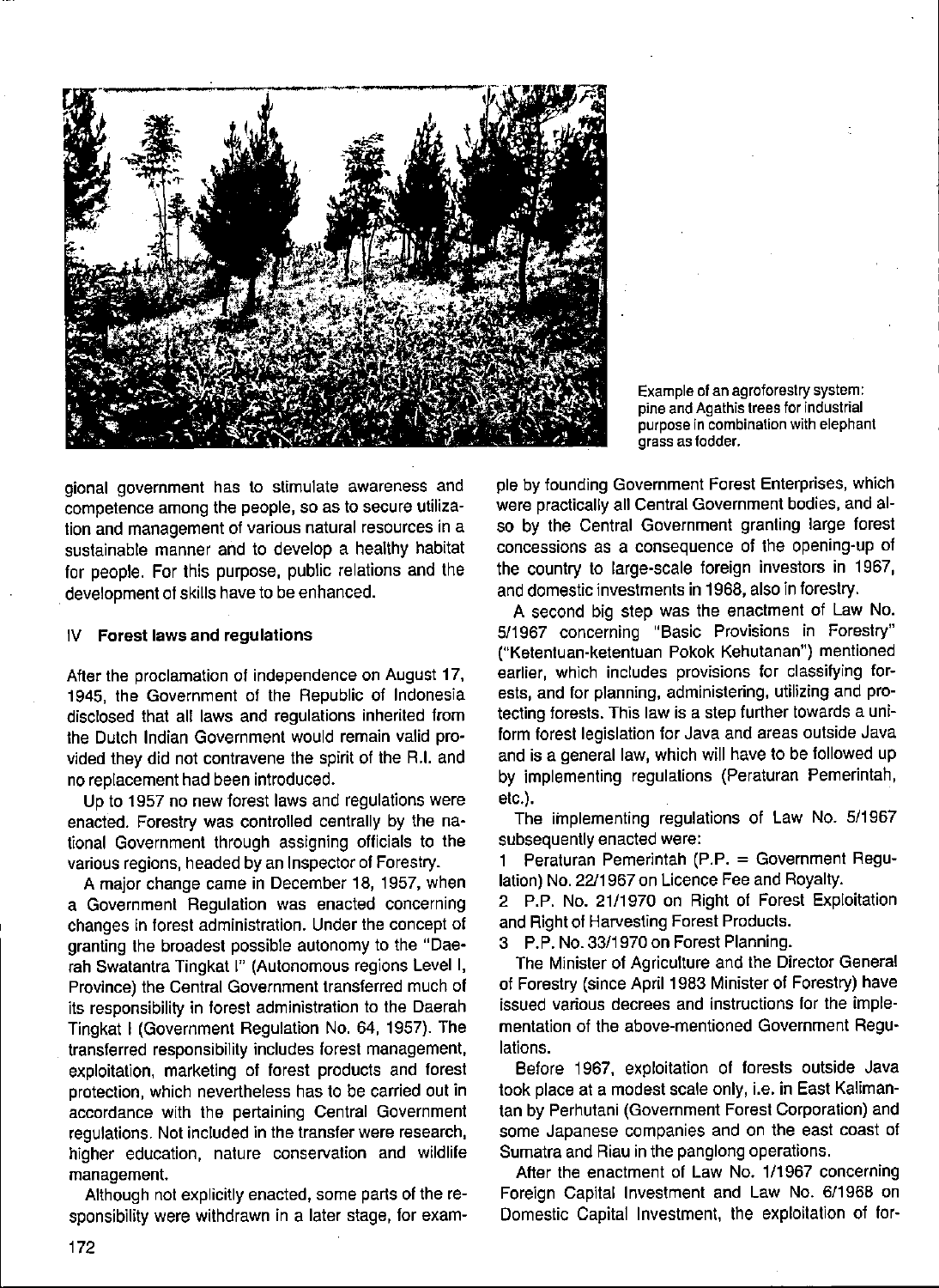ests in the islands ouside Java was greatly expanded. The exploitation now takes place in extensive concession areas (Hak Pengusahaan Hutan, H.P.H.), up to hundreds of thousands ha per H.P.H. In the Forestry Agreements (F.A.) the rights and the obligations of the licence holders are stipulated: they have to apply the selection felling system properly, to secure forest regeneration, eventually through relorestation, establish wood-based industries, etc.

Allhough the large-scale timber operations, particularly those in Kalimantan, have indeed generated a sizeable income for the country, not to say for the individual investors, there is great fear that because of careless logging operations and an increasing rate of shifting cultivation, the sustained yield principle could be disturbed. Recent regulations and programmes issued by the Government are intended to exert stricter control on the logging operations in the concession areas. Programmes are also under way to limit shifting cultivation practices to justifiable proportions.

In the field of Nature Conservation and Wildlife Management, the number of protected animal species has been extended from 36 to 75, i.e. by decree of the Minister of Agriculture No. 66/Kpts/U/7/1972. National Parks were designated by Proclamations of the Minister of Agriculture in 1982 and 1983.

In 1982, Law No. 4/1982 was issued relating to the Use and Conservation of Forest, Soil and Water Reso**urces.** 

## V Forest administration

With the foundation of the Unitary State Republic of Indonesia (R.I.) in 1950, the Forest Service vested in Jogjakarta as an apparatus of the State, the Forest Service in Jakarta of the R.I.S. (Federal Republic of Indonesia) and the "guerilla" Forest Service in Bukittinggi, Sumatra, were merged into one Forest Service of the R.I.

The 1950 organization was not changed until 1957, when by a decree of the Minister of Agriculture a Directorate of Forestry and Landuse Planning was established, which was subdivided into:

- 1 The Forest Service
- 2 The Central Forest Research Institute
- 3 The Landuse Planning Office

The Directorate of Forestry, as founded in 1957, underwent several reorganizations. One of these was the establishment of the Ministry of Forestry in 1964.

By decree of the Presidium Cabinet No. 75/1969 the New Order Ministry of Agriculture was established, consisting of several Directorate Generals, one of which is the Directorate General of Forestry. This name was maintained until 1983 when a new Ministry

of Forestry was founded in the "Fourth Development Cabinet"; this Cabinet has 37 Ministers.

The organization of the new Ministry of Forestry includes:

1 The Minister of Forestry - Menteri Kehutanan;

2 The Secretariat General - Sekretariat Jenderal;

3 The Inspectorate General-Inspektorat Jenderal;

4 The Directorate General of Forest Utilization - Direktorat Jenderal Pengusahaan Hutan;

5 The Directorate General of Relorestation and Rehabilitation - Direktorat Jenderal Reboasasi dan Rehabilitasi Lahan;

6 The Directorate General of Nature Protection and Preservation - Direktorat Jenderal Perlindungan dan Pelestarian Alam;

7 The Institute for Forest Inventory and Planning  $-$ Badan Inventarisasi dan Tata Guna Hutan;

8 The Institue for Forest Research and Deveolpment - Badan Penelitian dan Pengembangan Hutan;

9 The Centre for Forestry Education and Training -Pusat Pendidikan dan Latihan Kehutanan.

The Minister is also assisted by a staft of experts.

As mentioned earlier regional forestry services deal with forestry matters in the Provinces. Before the enactment of Government Regulation No. 64/1957, these local services, the Forest Inspection Services, represented the Central Forest Service in the various Provinces. After the enactment of this Regulation the regional Forestry Services became part ol the Provincial Government; technical guidance, especially for administrative matters, is provided by the Central Forestry Office, now the Ministry of Forestry.

Some Government Forest Enterprises, currently known as Perum Perhutani and P.T. Inhutani I, 11 and III also operate under the Ministry of Forestry. The foundation and objectives of these enterprises are discussed below.

In the Law on "Planned National Development Stage I" (not the Repelita), it was stated that besides relorestation and the supply of raw material to industry (both of which were included in "Project A"), forestry also had to co-operate in implementing "Project B", i.e. to generate US\$ 52.50 million foreign exchange within eight years as a contribution towards financing "ProjectA".

A national commercial body had to be created for this purpose, to embark on the exploitation and marketing of forest products. To implement this policy, Government Regulation No. 17/1961 on the foundation of BPU Perhutani (General Management Body of Government Forest Corporations) was enacted, followed by the issuance of Government Regulations No. 18 to No. 30/1961, concerning the establishment of Perhutanis in 13 Provinces. Only five regional Perhutanis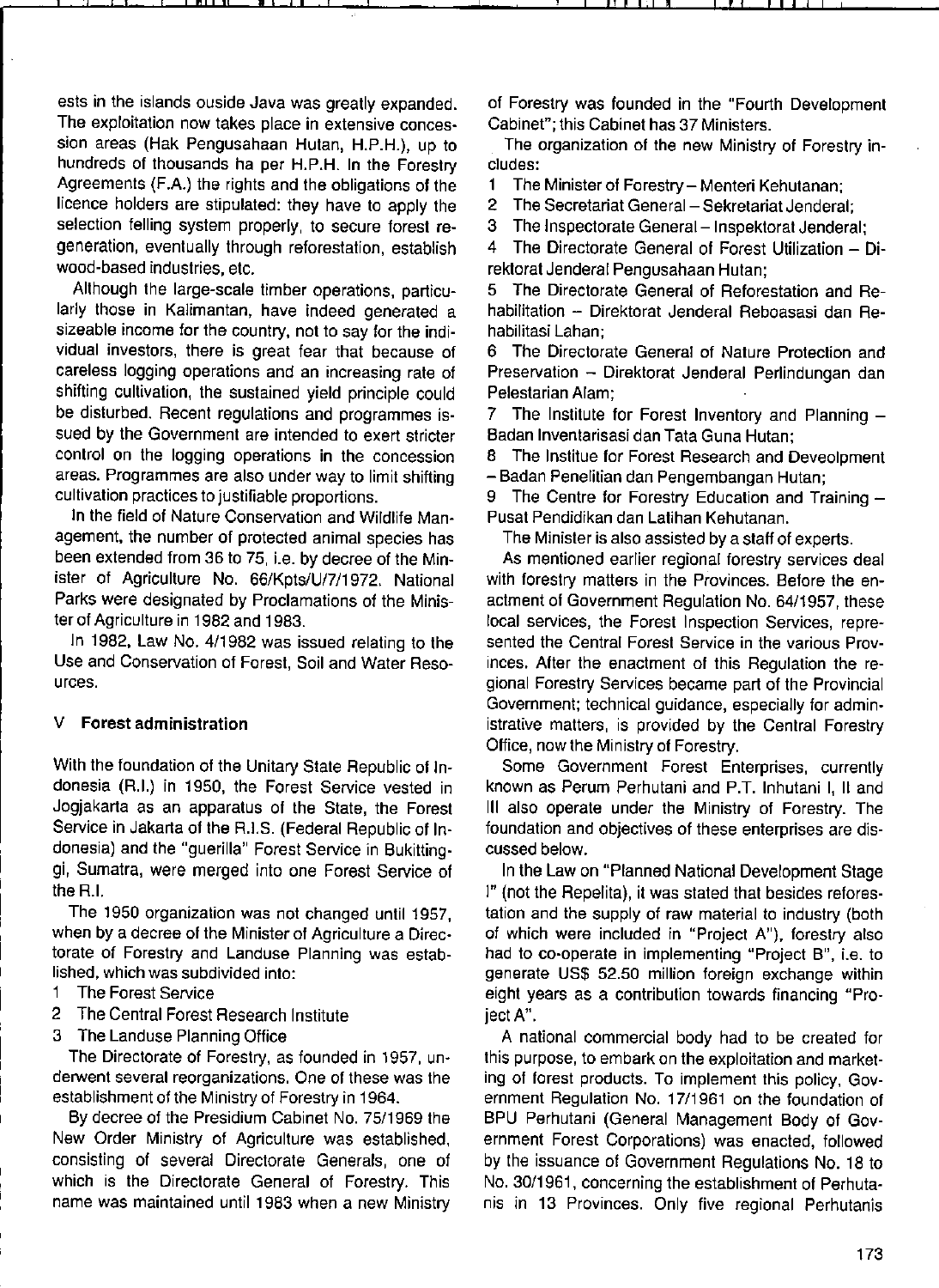could be effectively realized, however, i.e. those of Central Java, East Java, East Kalimantan, South Kalimantan and Central Kalimantan, beside the earlier mentioned BPU Perhutani in Jakarta. As a consequence, all forestry affairs in those regions, including all personnel and assets, were translerred to Perhutani; the Forest Services in those regions were abolished and all tasks previously charged to them, including the provision of public services, were transferred to the Perhutani.

Two significant changes took place in the development of the Government Forest Enterprises:

First, the Perhutani working area in East, South and Central Kalimantan was reduced, i.e. limited to areas under production-sharing agreements with two Japanese companies. The remaining areas became concession areas under the foreign and domestic investment laws (Law No. 1/1967 and Law No. 6/1968). To supervise the private forest operations, the respective Forest Services were re-installed.

Second, the organization of Government enterprises was modified into three kinds of business entities:

a Perusahaan Jawatan (Perjan) = Govemment Agency, non-stock company, Government budget.

b Perusahaan Umum (Perurn) = Government Corporation, non-stock company, own budget to be approved by the technical Minister concerned.

c Perseroan (Persero) = Government company, stock company, Minister of Finance as representative of the Government is sole shareholder.

The Perhutanis in East, South and Central Kalimantan became Persero Inhutani I, Persero Inhutani 11 and Persero Inhutani lil, respectively (Government Regulations No. 21/1972, No. 32/1974 and No. 31/1974); they remained separate bodies in law. BPU Perhutani was abolished and Central and East Java Perhutanis (two separate bodies in law) became production units of Perum Perhutani, which was founded as a single body in law (Government Regulation No. 15/1972). Forestry ol West Java was merged into Perum Perhutani by virtue of Government Regulation No. 2/1978.

On the next page, the Ministry ol Forestry at the central and regional levels, including the above-mentioned Government Forest Enterprises, is schematized.

### **Literature**

- Altona, T., 1923. Djati en Hindoes (Teak and Hindus). Tectona 16: 556-560.
- **Anonymous. 1975. Himpunan Peraturan Perundangan di bidang Kehutanan Indonesia (Collectien of Regulations on**  Forestry in Indonesia). Yayasan Bina Raharja Ditjen Kehutanan: pp317.
- **Anonymous, 1980. Himpunan Peraturan Perundangan di bidang Kehutanan Indonesia (Collection of Regulations on Forestry in Indonesia). Proyek Perencanaan Umum dan Pembinaan Proyek-proyek Kehutanan: pp 269.**
- Basyarudin, Hasan, 1976. Diktat Politik Kehulanan IPB (Lecture Notes Forest Policy IPB); mimeographed: pp 69.
- Brascamp, E. H. B., 1922. De grondvester van Indie's Bosbe**heer: Nicolaus Engelhard of Herman Willem Daendels? (The founder of forest management in Indonesia: Nicolaus Engelhard or Herman Willem Daendels?).**
- **Bruinsma, A. E. J., 1915. Het Bosbeheer op Java, voorheen en thans (Forest Management in Java, past and present).**  Teetona 8: 735-767.
- **Cordes, J. W. H., 1881. De djatibosschen op Java, hunne na· tuur, verspreiding, geschiedenis en exploitatie (The teak foresls in Java, their nature distribution, history and exploi· tation). Ogilvie, Jakarta: pp iii+370.**
- **Coster, C., 1932. Debat Prae-advies Gonggrijp. (Discussion**  on the proposals of Gonggrijp). Tectona 25: 479-483 (NI).
- Gonggrijp, J. W., 1932. De dienstuitoefening van het Bosch**wezen en de strijd om de domeinverklaring (The conduct of Ihe Forest Service and the struggle around the domain**  declaration). Teetona 25 (1): 232-268.
- Heringa, P. K., 1925. Bosch- en grondpolitiek in de Preanger **Regentschappen (Forest and Land policy in the Priangom Regencies). Tectona 18: 1138-1152,**
- **Heringa, P. K.; 1932. Debat preadvies Gonggrijp. (Discussion**  on the proposals of Gonggrijp). Tectona 25: 467-479 (NI).
- Logemann, J. H. A., 1932. Debat preadvies Gonggrijp (Debate proposal Gonggrijp). Tectona: 25 (1): 505-527.
- Nolst Trenité, G., 1932. Een kort wederwoord op de kantteke**ningen op het verslag der (Agrarische) Studie Commissie Indië-Nederland met onderschrift (A short comment on the notations to Ihe report of the (Agrarian) Study Commission Netherlands-Indies with subscript). Reprint Koloniaal Tijd**schrift 22 (1): 12.
- **Nolst Trenité, G., 1940. Binnenlandsch Bestuur en Boschwezen (Interior Government and Forest Service). Reprint In**dologen Almanak Utrecht 1941: 5.
- **Soepardi, R., 1975. Hutan dan Kehulanan dalam liga jaman (Forest and Forestry in three eras). Perum Perhutani Ja**karta: pp 104.